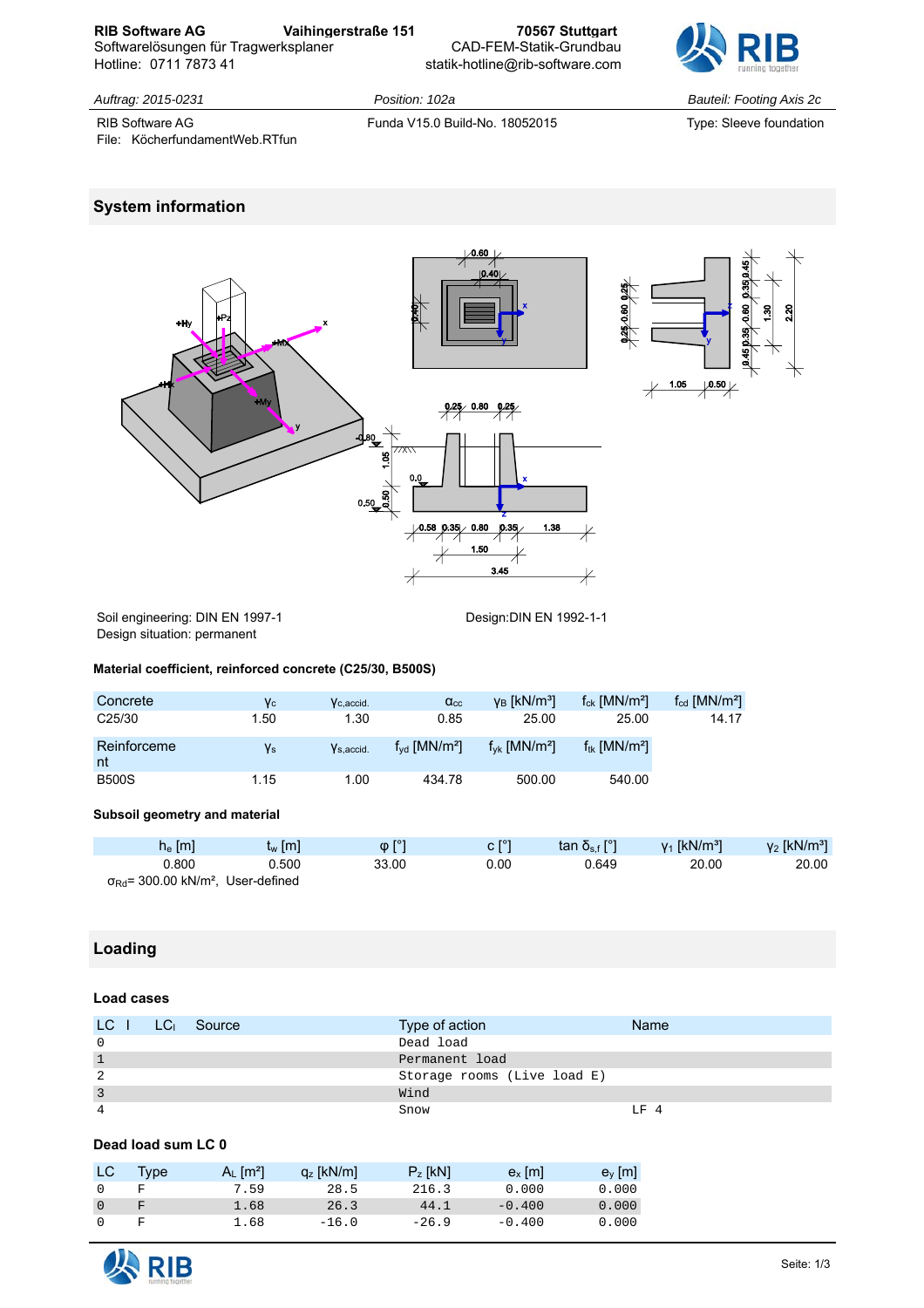

*Auftrag: 2015-0231 Position: 102a Bauteil: Footing Axis 2c*

# **Column loads and imported loads**

Type: S = column loads; I = imported loads; c = characteristic; d = design

| LC Typ<br>e | $P_{\rm z}$<br>[kN] | $H_x$<br>[kN] | $H_v$<br>[kN] | $M_{x}$<br>[kNm] | $M_{\nu}$<br>[kNm] | $\Delta M_{xII}$<br>[kNm] | $\Delta M_{VII}$<br>[kNm] | $e_{x}$<br>[ <sub>m</sub> ] | e <sub>v</sub><br>[m] |
|-------------|---------------------|---------------|---------------|------------------|--------------------|---------------------------|---------------------------|-----------------------------|-----------------------|
| S.c         | 257.0               | 0.0           | 0.0           | 0.0              | $-96.0$            | 0.0                       | $-48.0$                   | $-0.400$                    | 0.000                 |
| S.C         | 373.0               | 20.0          | 0.0           | 0.0              | $-180.0$           | 0.0                       | $-106.0$                  | $-0.400$                    | 0.000                 |
| S.c         | 0.0                 | 35.0          | 0.0           | 0.0              | $-90.0$            | 0.0                       | 0.0                       | $-0.400$                    | 0.000                 |
| S.C         | 322.0               | 0.0           | 0.0           | $-220.0$         | 0.0                | 0.0                       | 0.0                       | $-0.400$                    | 0.000                 |

#### **Load case combinations**

decis.= 'yes' ... Combination is decisive in an analysis

LCC decis. Typ Crit. Combination e

#### **Geotechnical analyses**

#### **Analysis of the safety against displacement (2nd order theory γ-fold)**

Analysis format:  $M_{dst,d} \leq M_{stb,d}$ 

| <b>LCC</b> | $M_{x,stb}$ [kNm] | $M_{x,dst}$ [kNm] | $M_{y,stb}$ [kNm] | $M_{y,dst}$ [kNm] | dst/stb |
|------------|-------------------|-------------------|-------------------|-------------------|---------|
|            | 485.6             |                   | 860.3             | 850.3             | 0.99    |
|            | 751.3             | 165.0             | 860.3             | 850.3             | .99     |

Decisive load case combination: LCC1, η=0.99 **Analysis fulfilled**

**Analysis of the base pressure action effects (2nd order theory γ-fold)**

Analysis format:  $\sigma_d \leq \sigma_{\text{Rd}}$ 

| <b>LCC</b> | $P_{res,d}$ [kN] | $e_x$ [m] |         |      |     | $\epsilon_{\rm v}$ [m] $\epsilon_{\rm red,c}$ [m <sup>2</sup> ] $\sigma_{\rm d}$ [kN/m <sup>2</sup> ] $\sigma_{\rm rd}$ [kN/m <sup>2</sup> ] | $\sigma_{\rm d}/\sigma_{\rm Rd}$ |
|------------|------------------|-----------|---------|------|-----|----------------------------------------------------------------------------------------------------------------------------------------------|----------------------------------|
|            | 1705             | 0.13      | $-0.19$ | 5.82 | 293 | 300                                                                                                                                          | 0.977                            |

Decisive load case combination: LCC6, η=0.98 **Analysis fulfilled**

**Foundation rotation and limitation of a gaping joint (2nd order theory, characteristic)**

Analysis format:  $e_x/b_x \le 1/6$ ;  $e_y/b_y \le 1/6$ ;  $(e_x/b_x)^2 + (e_y/b_y)^2 \le 1/9$ 

| <b>LCC</b>      | $P_{res,G,c}$<br>[kN] | $e_{x,G}$<br>$\lceil m \rceil$ | $e_{v,G}$<br>[m] | $P_{res.P.c}$<br>[KN] | $e_{x,P}$<br>[m] | $e_{v,P}$<br>[m] | $CW1_x$ | $CW1_v$ | CW <sub>2</sub> | $1$ .KW <sub>x</sub><br>[%] | $1.$ KW <sub>v</sub><br>[%] | 1.CW<br>[%] | 2.CW<br>[%] |
|-----------------|-----------------------|--------------------------------|------------------|-----------------------|------------------|------------------|---------|---------|-----------------|-----------------------------|-----------------------------|-------------|-------------|
| <sup>1</sup>    | 491                   | 0.07                           | 0.00             | 864                   | 0.40             | 0.00             | 0.02    | 0.00    | 0.01            | 12.2                        | 0.0                         | 12.2        | 12.2        |
| 2               | 491                   | 0.07                           | 0.00             | 491                   | 0.36             | 0.00             | 0.02    | 0.00    | 0.01            | 12.2                        | 0.0                         | 12.2        | 10.0        |
| $\overline{3}$  | 491                   | 0.07                           | 0.00             | 491                   | 0.07             | 0.00             | 0.02    | 0.00    | 0.00            | 12.2                        | 0.0                         | 12.2        | 0.4         |
| $\overline{4}$  | 491                   | 0.07                           | 0.00             | 491                   | 0.07             | 0.00             | 0.02    | 0.00    | 0.00            | 12.2                        | 0.0                         | 12.2        | 0.4         |
| 5               | 491                   | 0.07                           | 0.00             | 1025                  | 0.22             | $-0.11$          | 0.02    | 0.00    | 0.01            | 12.2                        | 0.0                         | 12.2        | 5.8         |
| 6               | 491                   | 0.07                           | 0.00             | 1186                  | 0.13             | $-0.19$          | 0.02    | 0.00    | 0.01            | 12.2                        | 0.0                         | 12.2        | 7.8         |
| $7\overline{ }$ | 491                   | 0.07                           | 0.00             | 1025                  | 0.28             | $-0.11$          | 0.02    | 0.00    | 0.01            | 12.2                        | 0.0                         | 12.2        | 7.9         |
|                 |                       |                                | .                |                       |                  |                  |         |         |                 |                             |                             |             |             |

1. core width: Decisive LCC1, η=0.12 **Analysis fulfilled**

2. core width: Decisive LCC1, η=0.12 **Analysis fulfilled**

#### **Reinforced concrete design**

**Sleeve design with profiled joint according to Schlaich/Schäfer**